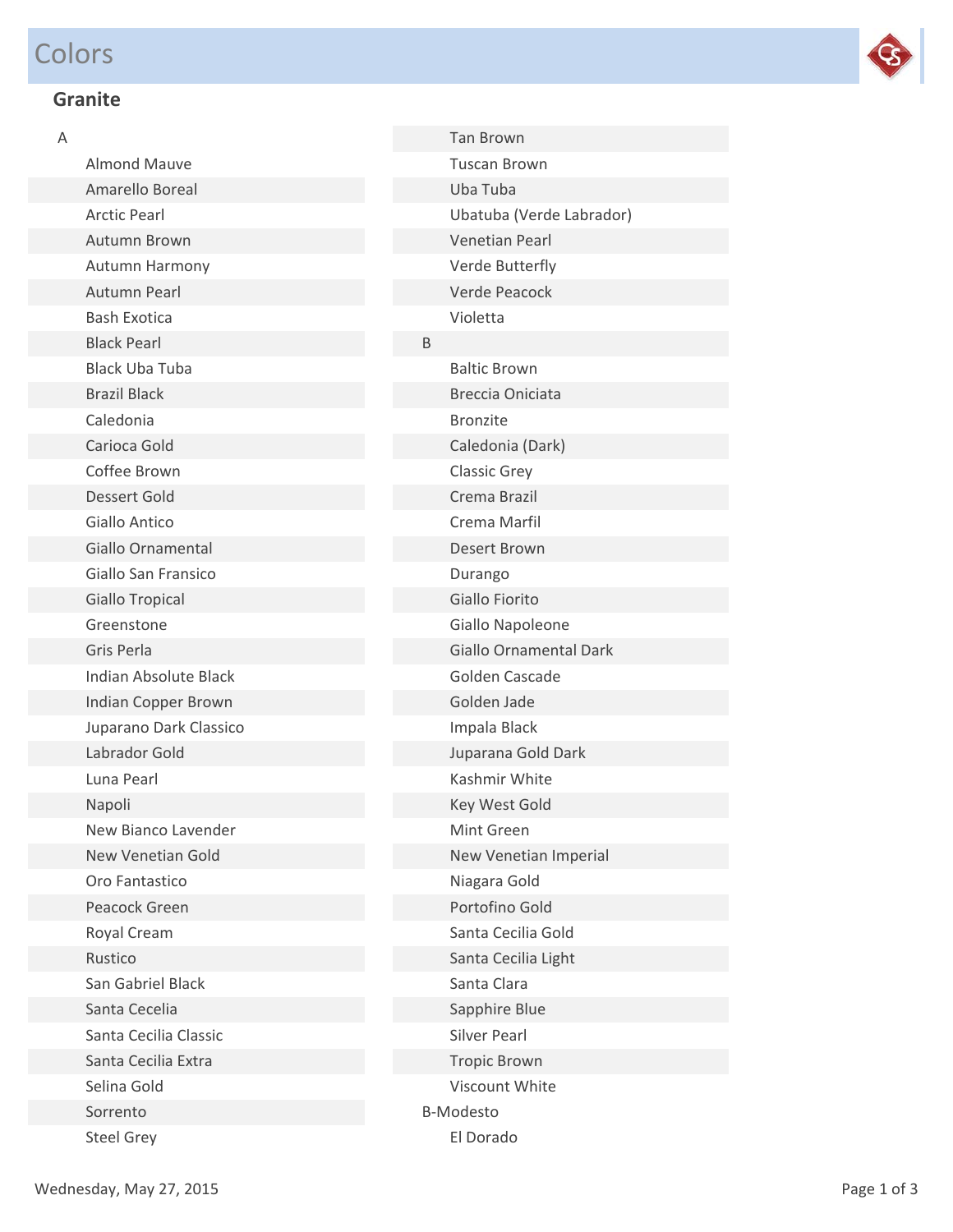#### **Granite**

|   | Mendola                         |   | <b>Camelot Dream</b>  |
|---|---------------------------------|---|-----------------------|
|   | Petra                           |   | Cedar Canyon          |
| C |                                 |   | <b>Cosmic Abyss</b>   |
|   | <b>Absolute Black</b>           |   | Crema Bianca          |
|   | <b>Bianco Romano</b>            |   | Crema Bordeaux        |
|   | <b>Colonial Cream</b>           |   | Delicatus Extra       |
|   | Dakota Mahogany                 |   | <b>Emerald Pearl</b>  |
|   | <b>Emperador Light</b>          |   | Geriba                |
|   | <b>Fantasy Gold</b>             |   | <b>Gold Bordeaux</b>  |
|   | Galaxy Bordeaux                 |   | <b>Gold Coast</b>     |
|   | <b>Giallo Fiorito Dark</b>      |   | Golden Aurora         |
|   | Giallo Napoleone                |   | Golden Cascade Extra  |
|   | Giallo Veneziano                |   | Ivory Ice             |
|   | Golden Ivory                    |   | Kashmir Cream         |
|   | Golden Oak                      |   | Lapidus               |
|   | Ivory Fantasy                   |   | Magma Gold            |
|   | Juparana Canyon                 |   | New Azul Aran         |
|   | Juparana Indian Gold            |   | New White Spring      |
|   | Juperana                        |   | Rainforest Green      |
|   | Kashmir Gold                    |   | Revelations           |
|   | Madura Gold                     |   | <b>River White</b>    |
|   | Pergaminho                      |   | Sienna                |
|   | Persa Light                     |   | Spruce Green          |
|   | Prada Gold                      |   | Torrocino             |
|   | Prairie Green                   |   | <b>Typhoon Green</b>  |
|   | Santa Rita                      |   | Typhoon White         |
|   | Serena                          |   | Verde Jaco            |
|   | Suede Brown                     |   | Verde Maritaka        |
|   | <b>Tempest Black</b>            |   | <b>White Springs</b>  |
|   | Verde Florence/Brazil Sea Green | E |                       |
| D |                                 |   | Armageddon            |
|   | Antique Persa                   |   | <b>Atlantic Black</b> |
|   | Arabescato                      |   | <b>Azul Carmel</b>    |
|   | Arandis Dream                   |   | <b>Blue Flower</b>    |
|   | <b>Bianco Antico</b>            |   | <b>Bordeaux River</b> |
|   | <b>Bianco Paradiso</b>          |   | Chocolate Bordeaux    |
|   | <b>Black Galaxy</b>             |   | Copper Canyon         |
|   | <b>Black Galaxy</b>             |   | <b>Gold Antique</b>   |
|   | <b>Blue Pearl</b>               |   | Golden Carmel         |
|   | <b>Bordeaux</b>                 |   | Golden River          |
|   | <b>Brazilian Arabescato</b>     |   | Surf Green            |
|   | Café Brown Imperial             |   | <b>Taupe River</b>    |